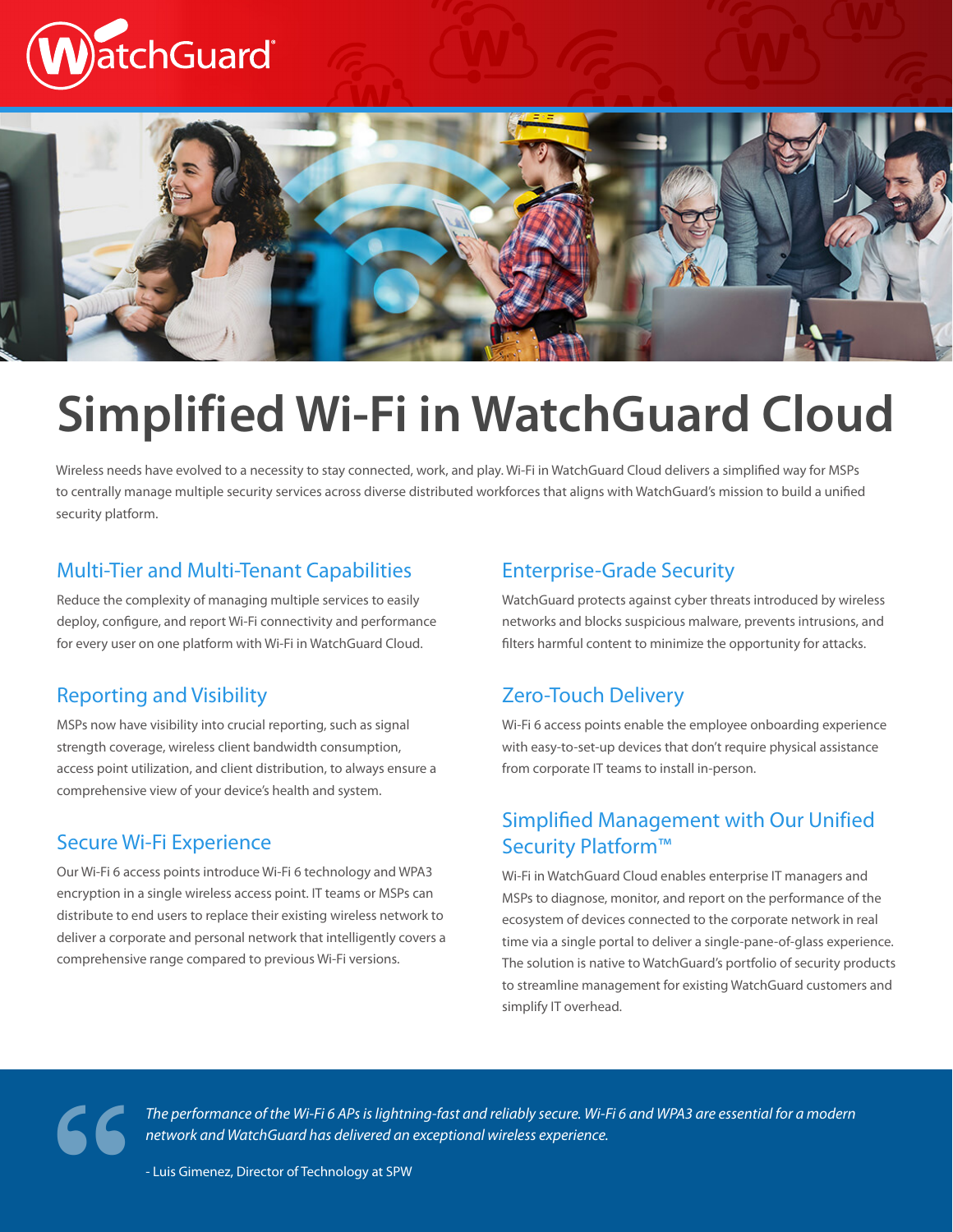

## **SIMPLIFIED WI-FI IN WATCHGUARD CLOUD**

# **Wi-Fi 6 Use Case**



#### Small Offices and Remote Workers

- High performance Wi-Fi for employees working remotely or from home.
- Secure access to corporate data resources while working from home or at a remote office.
- ✓ Centralized Cloud management for zero-touch deployment and easy management.

#### Distributed Offices and K-12 Education

- Reliable ecosystem to ensure minimal interruptions to productivity.
- Elevate multi-tasking environments that utilizes high bandwidth such as video conference calls, file sharing, research, and workshops.
- Seamless wireless experience to support a higher number of devices connecting to Wi-Fi 6 access points in comparison to Wi-Fi 5.

### IoT and Retail

- Wi-Fi 6 is the superior option for IoT connectivity to serve power-hungry devices with large batteries, mobile devices, autonomous equipment, and more.
- Appointment check-ins, surveying tools, targeted promotions, and push notifications can be delivered without interrupting the wireless experience
- Maximized performance to support point-of-sales systems to distributed retail shops to minimize power consumption and congestion.
- Scale up digitalization of businesses with secure WPA3 integration.
- Deliver custom-branded user experiences with the captive portal to guest users before they are granted access to the Wi-Fi network.

#### Rugged and High-Density Deployments

- High-performance wireless access points are ideal for high-density environments to deliver a seamless wireless experience, no matter the conditions.
- AP430CR is an IP67-rated enclosure with an operating temperature -40 to 149°F (-40 to 65°C) allowing for deployment to the most extreme weather conditions.
- Various outdoor and rugged high-density environments include manufacturing warehouses, industrial freezers, expansive corporate or educational campuses, and everything in between.
- Less common use cases that WatchGuard's Wi-Fi access points currently support that are in this category include campgrounds, parking garages, and playfields.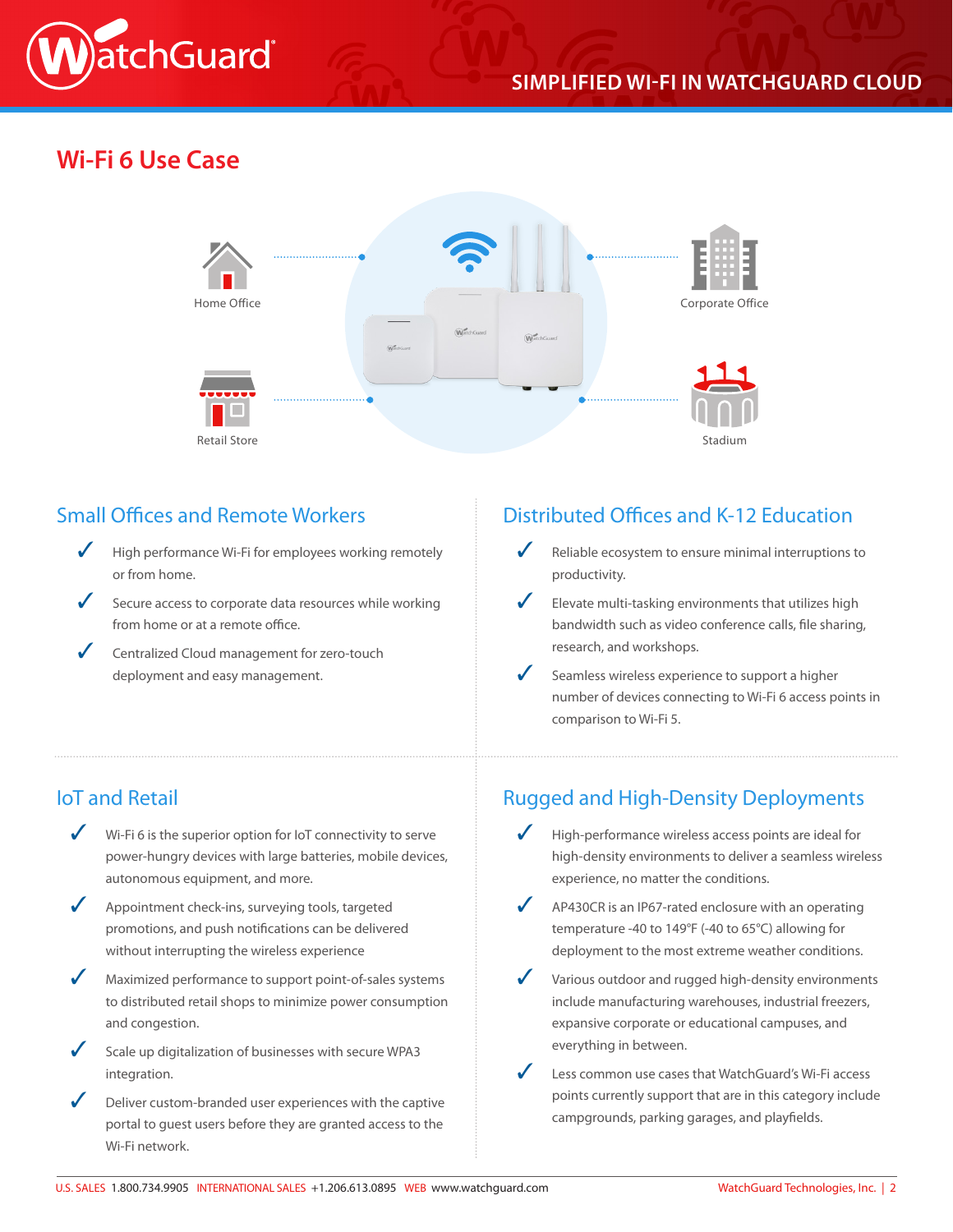

# **Compare Access Points Matrix**

atchGuard®

Discover WatchGuard's Wi-Fi 6 access points and how they benefit evolving wireless needs. From personal devices to expansive enterprise networks, Wi-Fi in WatchGuard Cloud delivers lightning-fast connectivity and secure WPA3 encryption to ensure end users are focused on what matters most. When examining density sizes and wireless needs, WatchGuard has an access point for every type of deployment.

|                                    | AP130                                                                                              | <b>AP330</b>                                                                                 | <b>AP430CR</b>                                                                                                                         |
|------------------------------------|----------------------------------------------------------------------------------------------------|----------------------------------------------------------------------------------------------|----------------------------------------------------------------------------------------------------------------------------------------|
| <b>Recommended Use Cases</b>       | Low-density for indoor environments<br>such as small offices, remote offices,<br>and meeting rooms | Medium-density for retail, point-of-<br>sale systems in retail, K-12 schools,<br>and offices | High-density for rugged or outdoor<br>environments, such as expansive<br>campuses, manufacturing, stadiums,<br>and hospital facilities |
| Radios & Streams                   | Wi-Fi 6 2x2 Scanning                                                                               | Wi-Fi 6 2x2 with 2x2 Dedicated<br><b>Scanning Security Radio</b>                             | Wi-Fi 6 4x4 with 2x2 Dedicated<br><b>Scanning Security Radio</b>                                                                       |
| Deployment                         | Indoor                                                                                             | Indoor                                                                                       | Rugged/Outdoor with<br><b>IP67-Rated Enclosure</b>                                                                                     |
| <b>Number of Antennas</b>          | 4 Internal Omnidirectional                                                                         | 7 Internal Omnidirectional                                                                   | 6 External N-Type Connectors**                                                                                                         |
| <b>Maximum TX Power</b>            | 22 dBm + 3 dBi Antenna Gain                                                                        | 22 dBm + 2 dBi Antenna Gain                                                                  | 23 dBm                                                                                                                                 |
| Maximum Data Rate                  | 1201 Mbps / 574 Mbps*                                                                              | 1201 Mbps / 574 Mbps*                                                                        | 2402 Mbps (4x4) / 574 Mbps (2x2)*                                                                                                      |
| Maximum SSIDs per Radio            | 8                                                                                                  | 8                                                                                            | 8                                                                                                                                      |
| Ports                              | $1 \times 1$ Gbps (PoE+)                                                                           | $1 \times 2.5$ Gbps (PoE+)                                                                   | $1 \times 5$ Gbps (PoE+) / $1 \times 1$ Gbps                                                                                           |
| Power over Ethernet (PoE)          | 12V / 2A DC In, 802.3at (PoE+)                                                                     | 12V / 2A DC In, 802.3at (PoE+)                                                               | 802.3at (PoE+)                                                                                                                         |
| A/C Adapter**                      | Optional                                                                                           | Optional                                                                                     | N/A                                                                                                                                    |
| 802.3at (PoE+) Injector**          | Optional                                                                                           | Optional                                                                                     | Optional                                                                                                                               |
| Power Consumption                  | Peak: 10.9 W<br>Average: 10.5 W                                                                    | Peak:15.9 W<br>Average: 15.5 W                                                               | Peak: 21.3 W<br>Average: 16W                                                                                                           |
| Mounting Options (Included)        | T-Bar Ceiling / Flat Surface Mount                                                                 | T-Bar Ceiling / Flat Surface Mount                                                           | Flat Surface Mount / Pole Mount                                                                                                        |
| Mounting Options**                 | Universal Standing Bracket (WG9017)                                                                | Universal Standing Bracket (WG9017)                                                          | N/A                                                                                                                                    |
| <b>Operating Temperature</b>       | 32°F to 113°F (0°C to 45°C)                                                                        | 32°F to 113°F (0°C to 45°C)                                                                  | -40°F to 149°F (-40°C to 65°C)                                                                                                         |
| <b>Operating Relative Humidity</b> | 5% to 95% non-condensing                                                                           | 5% to 95% non-condensing                                                                     | 5% to 95% non-condensing                                                                                                               |
| Storage Temperature                | -4°F to 149°F (-20°C to 65°C)                                                                      | -4°F to 149°F (-20°C to 65°C)                                                                | -40°F to 158°F (-40°C to 65°C)                                                                                                         |
| Non-Operating Relative Humidity    | 5% to 95% non-condensing                                                                           | 5% to 95% non-condensing                                                                     | 5% to 95% non-condensing                                                                                                               |
| <b>Product Dimensions</b>          | 6.3 in $\times$ 6.3 in $\times$ 1.3 in<br>$(160$ mm x $160$ mm x $33.2$ mm)                        | 8.07 in x 8.07 in x 1.3 in<br>(205 mm x 205 mm x 33.2 mm)                                    | 10.52 in x 8.57 in x 2.11 in<br>(267.1 mm x 217.65 mm x 53.7 mm)                                                                       |
| <b>Shipping Dimensions</b>         | 8.15 in x 8.15 in x 3.43 in<br>(207 mm x 207 mm x 87 mm)                                           | 9.72 in x 9.72 in x 3.43 in<br>(247 mm x 247 mm x 87 mm)                                     | 14.76 in x 5.87 in x 12.04 in<br>(375 mm x 149 mm x 306 mm)                                                                            |
| Product Weight                     | 0.84 lbs (0.38 kg)                                                                                 | 1.87 lbs (0.85 kg)                                                                           | 3.78 lbs (1.72 kg)                                                                                                                     |
| Shipping Weight                    | 2 lb (0.90 kg)                                                                                     | 3 lb (1.36 kg)                                                                               | 8 lb (3.62 kg)                                                                                                                         |

*\*\* Sold separately*